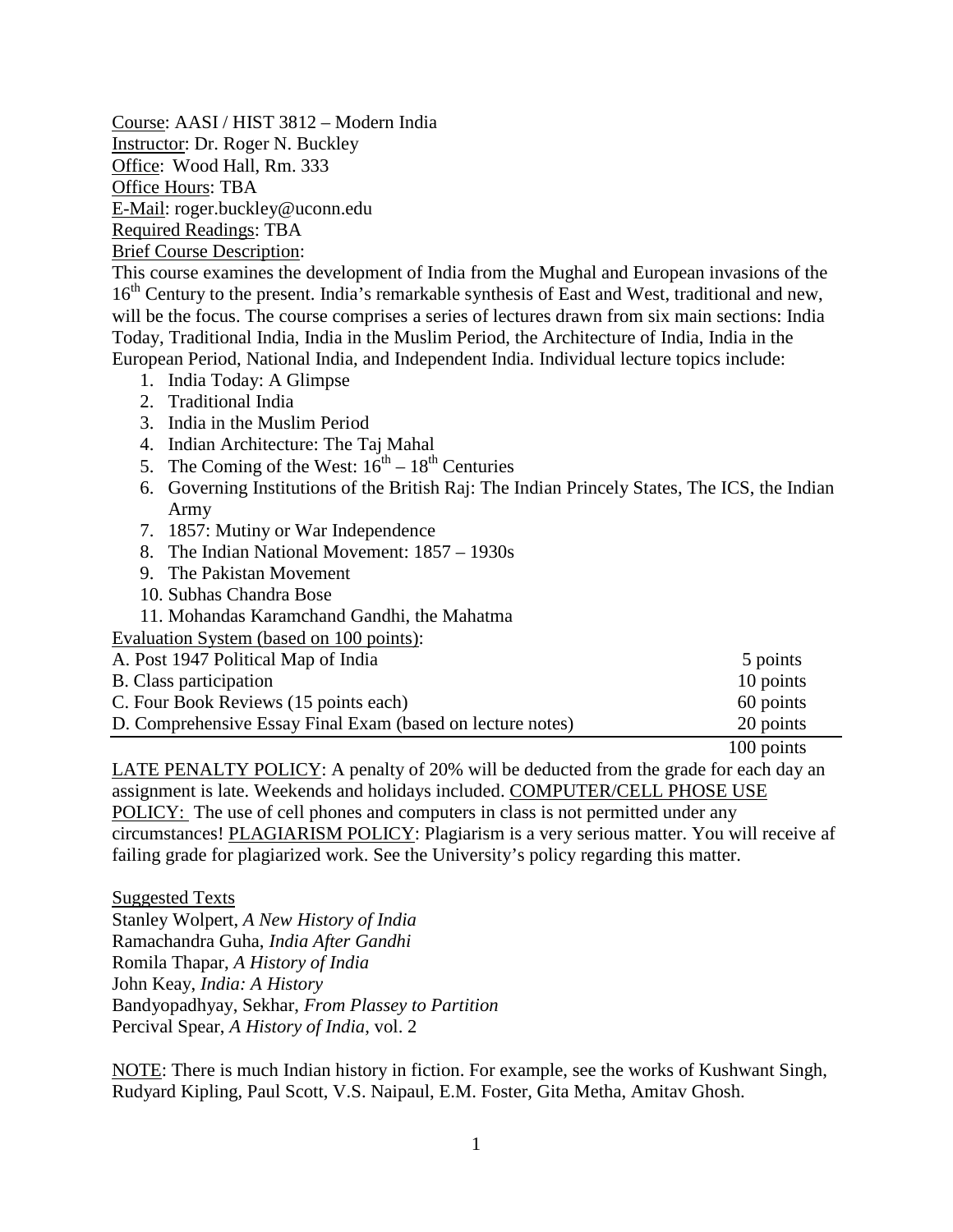Topic: India Today: A Glimpse Suggested Readings: Palmer, Norman D., *The Indian Political System* Gopal, Ram, *Linguistic Affairs of India* Nair, Kusum, *Blossoms in the Dust:* Malenbaum, Wilfred, *Prospects for Indian Development* Park, Richard L., ed., *Leadership and Political Institutions in India* Carstairs, G. Morris, *The Twice-Born* Phillips, C.H., ed., *Politics and Society in India* Chavarria-Aguilar, O.L., ed., *Traditional India* Lomarsh Roopnarine, *Indo\_Caribbean Indenture* Gaiutra Bahadur *Coolie Woman: The Odyssey of Indenture*

Yasmin Khan *The Great Partition* S. Paul Kapur *Dangerous Deterrent: Nuclear Proliferation and Conflict in South Asia*

- 1. Land and People
	- a. population
	- b. diversity
	- c. geography
	- d. climate
- 2. Linguistic India
	- a. languages and dialects
	- b. official languages: Hindi and English
- 3. Government
	- a. constitution and government
		- i. British influences
			- 1. Rajya Sabha and Lok Sabha
			- 2. prime minister
			- 3. president
		- ii. Constitution of 26 January 1950
		- iii. Indian Union
			- 1. states
			- 2. territories
	- b. political parties
		- i. Indian National Congress
		- ii. others
			- 1. Indian People's Party / Bharatiya Janata Party (B.J.P.)
- 4. Society and Economy
	- a. Religion and family
	- b. Caste and "reservation"
	- c. rural economy and industrial development
- 5. Foreign Affairs / the Kashmir Question
- 6. Modern Indian Diaspora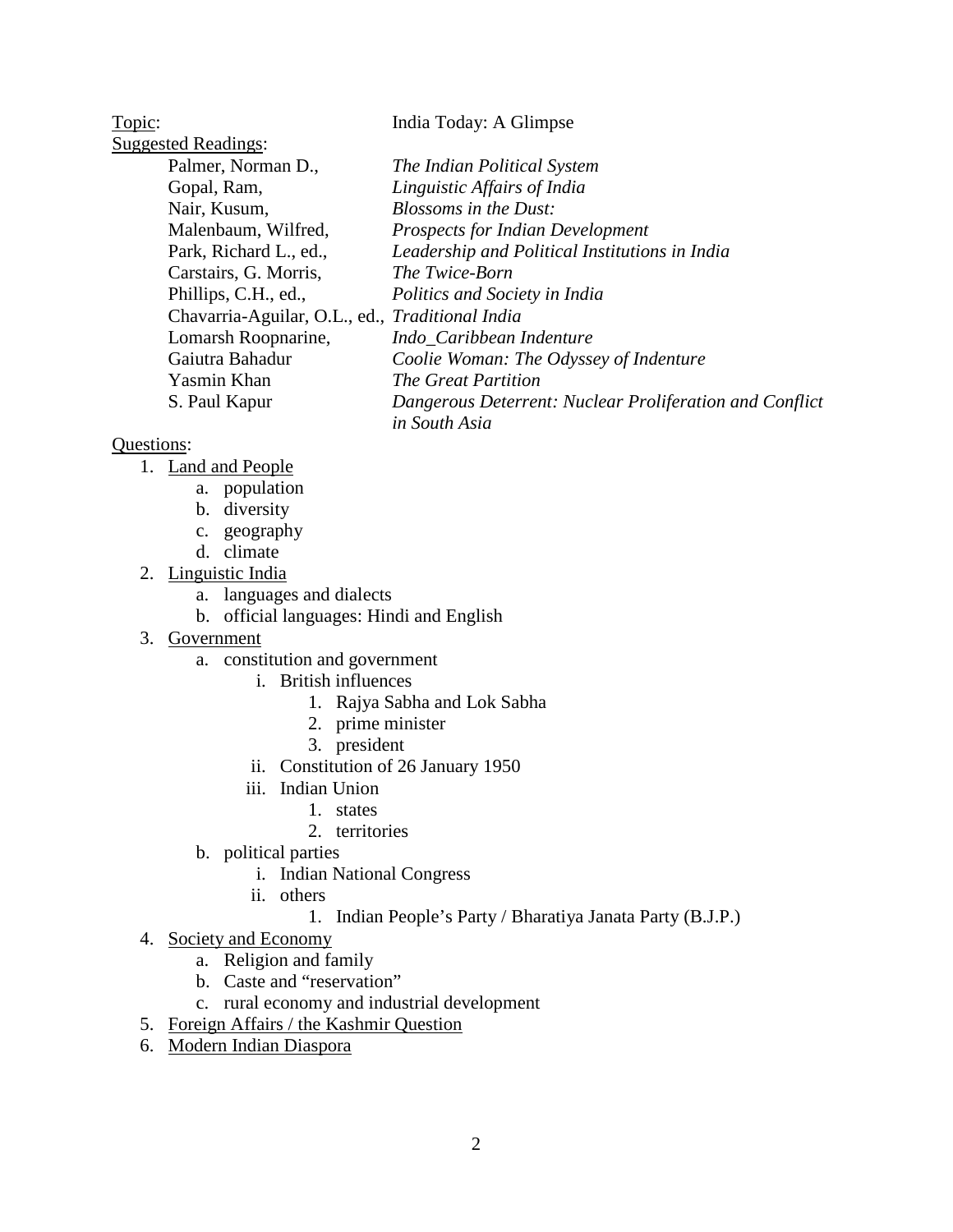## Topic: Traditional India

| <b>Suggested Readings:</b>                      |                                                                        |
|-------------------------------------------------|------------------------------------------------------------------------|
| Eck, Diana L.,                                  | Darsan: Seeing the Divine Image of India (third ed.)                   |
| Forbes, Geraldine,                              | Women in India (New Cambridge History of India Series)                 |
| Bayly, Susan,                                   | Caste in Modern India (New Cambridge History of India<br><b>Series</b> |
|                                                 |                                                                        |
| Sarma, Deepak, ed.                              | Hinduism: A Reader                                                     |
| Klostermaier, Klaus                             | A Survey of Hinduism                                                   |
| Srinivasan, Amrutur                             | <b>Hinduism for Dummies</b>                                            |
| Basham, A.L.,                                   | The Wonder That Was India                                              |
| Basham, A.L.,                                   | A Cultural History of India                                            |
| Chavarria-Aguilar, O.L., ed., Traditional India |                                                                        |
| Mukherjee, Radhakamal,                          | The Culture and Art of India                                           |
| Edgerton, Franklin,                             | The Bhagavad Gita                                                      |
| Shearer, Alistair,                              | The Hindu Vision                                                       |
| Tadgell, Christopher,                           | The History of Architecture in India                                   |

- 1. Hinduism's apparent contradictions / alien and bizarre
	- a. Hindu art and the West
	- b. linga worship / Shiva
- 2. Terms: Hindu, Hinduism, *sanatana dharma*, *Brahman*
- 3. Definitions
	- a. Hinduism
	- b. Hindu pantheon: Brahma, Shiva, Vishnu/Ganesh
	- c. dominant principles of Hinduism
		- i. *samsara*
		- ii. *karma*
		- iii. *moksa*
		- iv. *nirvana*
		- v. *ahimsa*
- 4. The living image
- 5. Hindu approach to worship
- 6. Hindu worship and the formula for sacred buildings
	- a. the temple
	- b. non-congregational
- 7. Hindus and religious freedom
- 8. Social Institutions
	- a. caste

| brahman  | priest   |
|----------|----------|
| ksatriya | warrior  |
| vaisya   | merchant |
| sudra    | menials  |
|          |          |

- b. women
	- i. as visualized in the arts
	- ii. subordinate role / Sita
	- iii. marriage and *sati*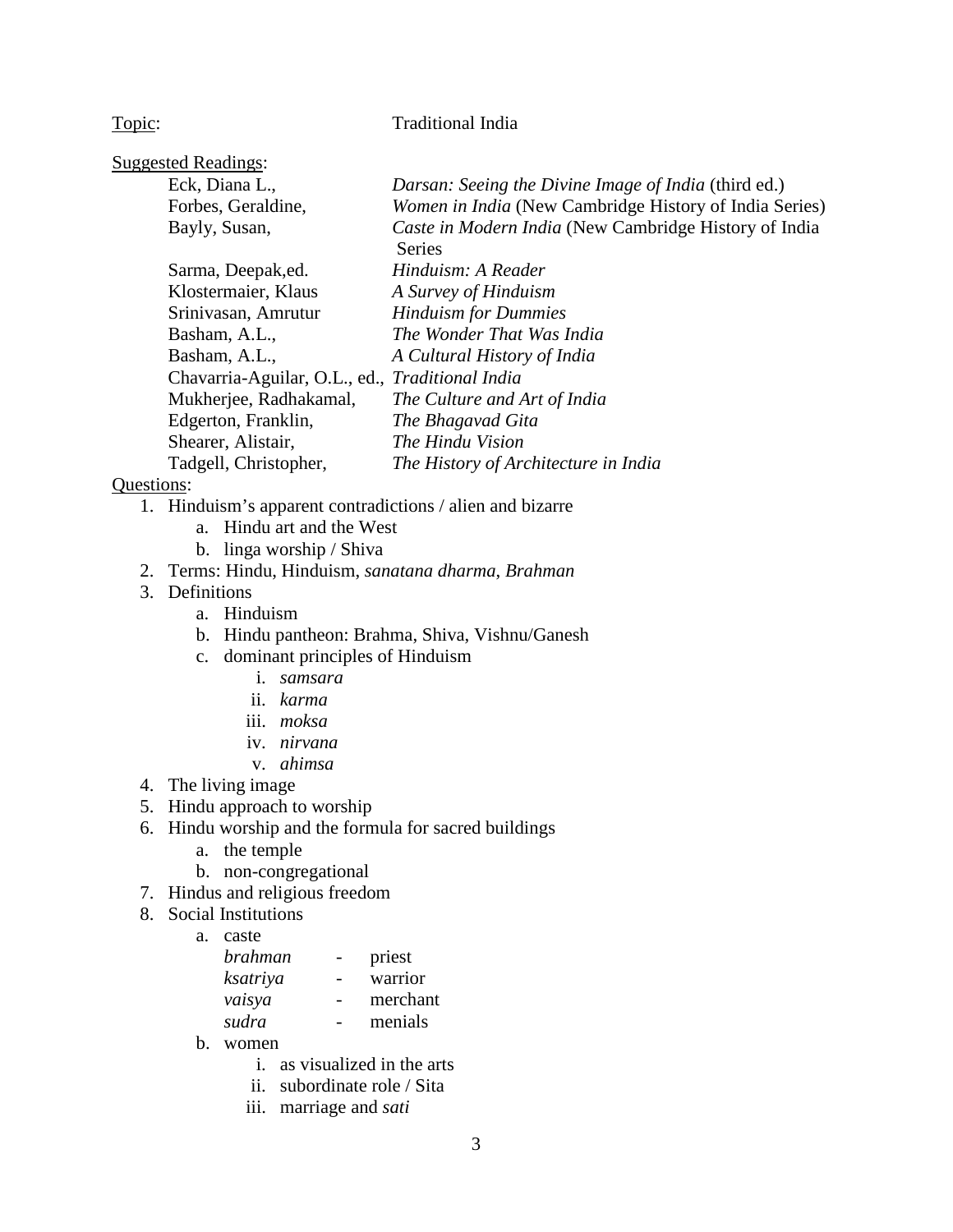### Topic: India in the Muslim Period

| <b>Suggested Readings:</b>                           |                                                                                        |
|------------------------------------------------------|----------------------------------------------------------------------------------------|
| Thackston, Wheeler M.                                | The Baburnama: Memoirs of Barbur, Prince and Emperor                                   |
| Richard, John F.                                     | The New Cambridge History of India - The Mughal                                        |
|                                                      | Empire                                                                                 |
| Gibb, H.A.R.,                                        | Mohammedanism: An Historical Survey                                                    |
|                                                      | Elliot, H. & J. Dowson, eds., The History of India, as Told by its Own Historians: The |
|                                                      | Muhammadan Period                                                                      |
| Leyden, J. & W. Erskine                              | Memoirs of Zehid-ed-Din Muhammed Babur                                                 |
| Ikram, S.M.,                                         | Muslim Civilization in India                                                           |
| Smith, Vincent,                                      | Akbar, the Great Mogul                                                                 |
| Tagore, Rabindranath                                 | One Hundred Poems of Kabir                                                             |
| Singh, Pashaura and N. Gerald Barrier, Sikh Identity |                                                                                        |
| McLeod, W.H.,                                        | <i>The Sikhs: History, Religion and Society (plus numerous</i>                         |
|                                                      | other books on the Sikhs)                                                              |

- 1. Muslim India: An Overview
	- a. the advance guard: the Arabs Sind
	- b. Turks-Afghans of Ghazni
	- c. periods of effective Muslim rule in India
		- i. Sultanate of Delhi (1206-1526)
		- ii. Mughal/Mogul Period (1526-1707)
	- d. 1857 Indian Mutiny
	- e. 1947 Pakistan
- 2. Islam
	- a. aspects
	- b. doctrinal incompatibility between Hinduism and Islam
	- c. doctrinal accommodation
		- i. *sufi* and *bhakti*
- 3. Mughal India
	- a. Babur (1483-1530)
	- b. Akbar (1542-1605)
		- i. his ambitions
		- ii. conquests
	- c. Aurangzeb (1618-1707)
		- o Sikhs and Marathas
	- d. disintegration the  $18<sup>th</sup>$  Century
- 4. Conclusions
	- a. architecture and painting Taj Mahal
	- b. gardens
	- c. Urdu language
	- d. Europeans: British East India Company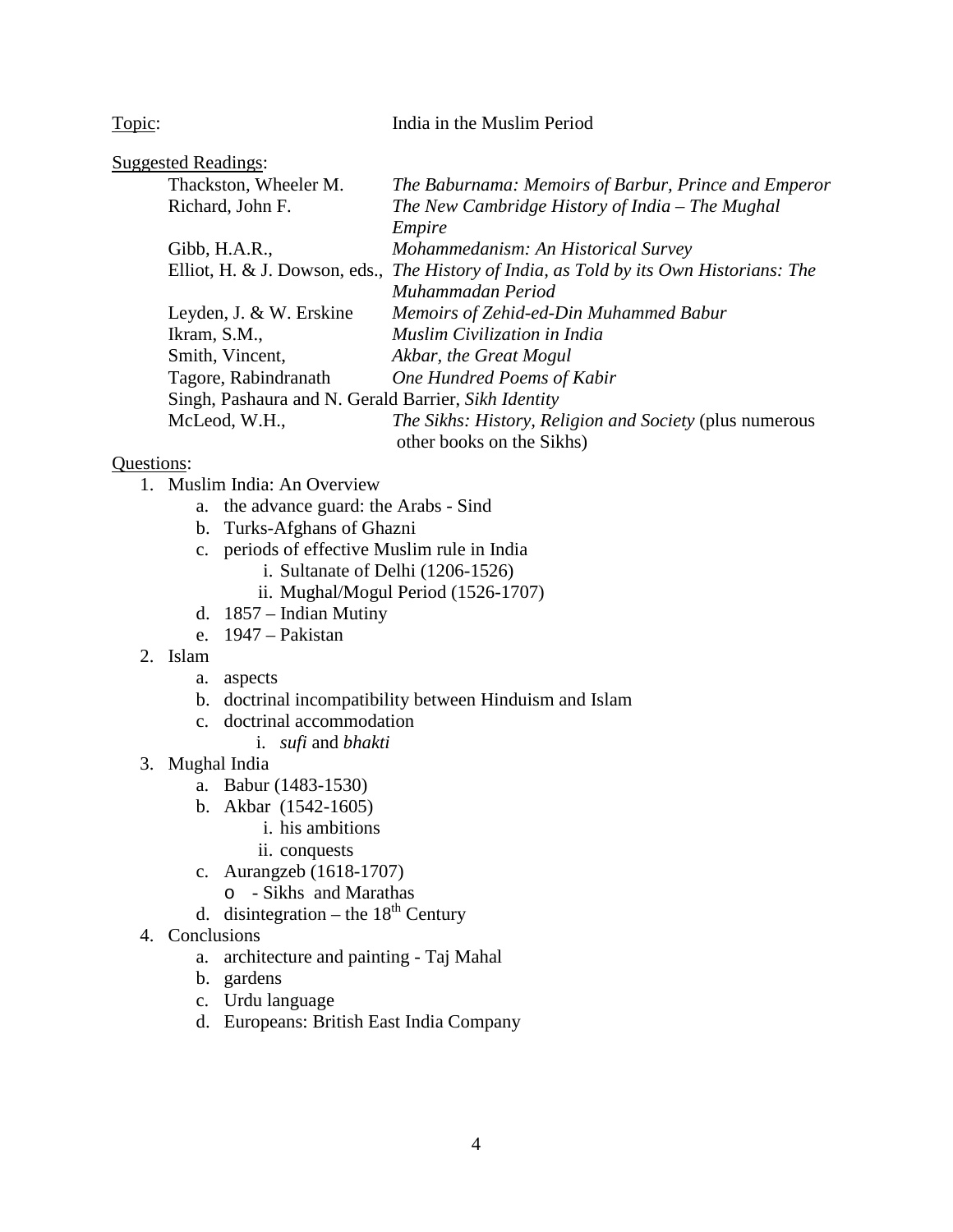Topic: The Coming of the West,  $16<sup>th</sup> - 18<sup>th</sup>$  Centuries

| <b>Suggested Readings:</b> |                                                        |
|----------------------------|--------------------------------------------------------|
| Mill, James,               | The History of British India (1817!!)                  |
| James, Lawrence,           | The Making and Unmaking of British India               |
| Halbfass, Wilhelm,         | India and Europe                                       |
| Asher, Catherine,          | India before Europe                                    |
| Stephens, H. Morse,        | Albuquerque                                            |
| Whiteway, R.S.             | The Rise of Portuguese Power in India                  |
| Boxer, C.R.,               | Portugal and Brazil                                    |
| Sen, $S.P.,$               | The French in India                                    |
| Muir, Ramsay,              | The Making of British India                            |
| Foster, William,           | The English Factories in India, 1618-1677              |
| Furber, Holden,            | John Company at Work: A Study of European Expansion in |
|                            | India in the Late XVIII Century                        |

# Comments:

- 1. Portuguese Power in Asia
	- a. motives for Portuguese activities
	- b. Portuguese exploration of the African coast
	- c. Vasco da Gama reaches India
	- d. Alfonso d'Albuquerque's viceroyalty
	- e. acquisition of Goa
	- f. Portuguese administration of India
		- i. *Etado da India*
	- g. military and naval power
	- h. religious policy
	- i. commercial activity
	- j. Portugal's contribution to European successors
- 2. Dutch and British Rivalry with the Portuguese
	- a. United East India Company of the Netherlands
	- b. factors accounting for the initial lead of the Dutch over the British
	- c. Jan Pieterszoon Coen (b. 1587)
- 3. British Merchants in India
	- a. first charter of the East India Company
	- b. foundation of Madras, Calcutta, Bombay
- 4. Danish Settlements
- 5. Anglo-French Rivalry
	- a. Colbert's vision
	- b. Anglo-French struggle
		- i. Joseph Dupleix (1697-1764)
		- ii. Robert Clive (1725-1774)
- 6. Failure of the Portuguese, Dutch, French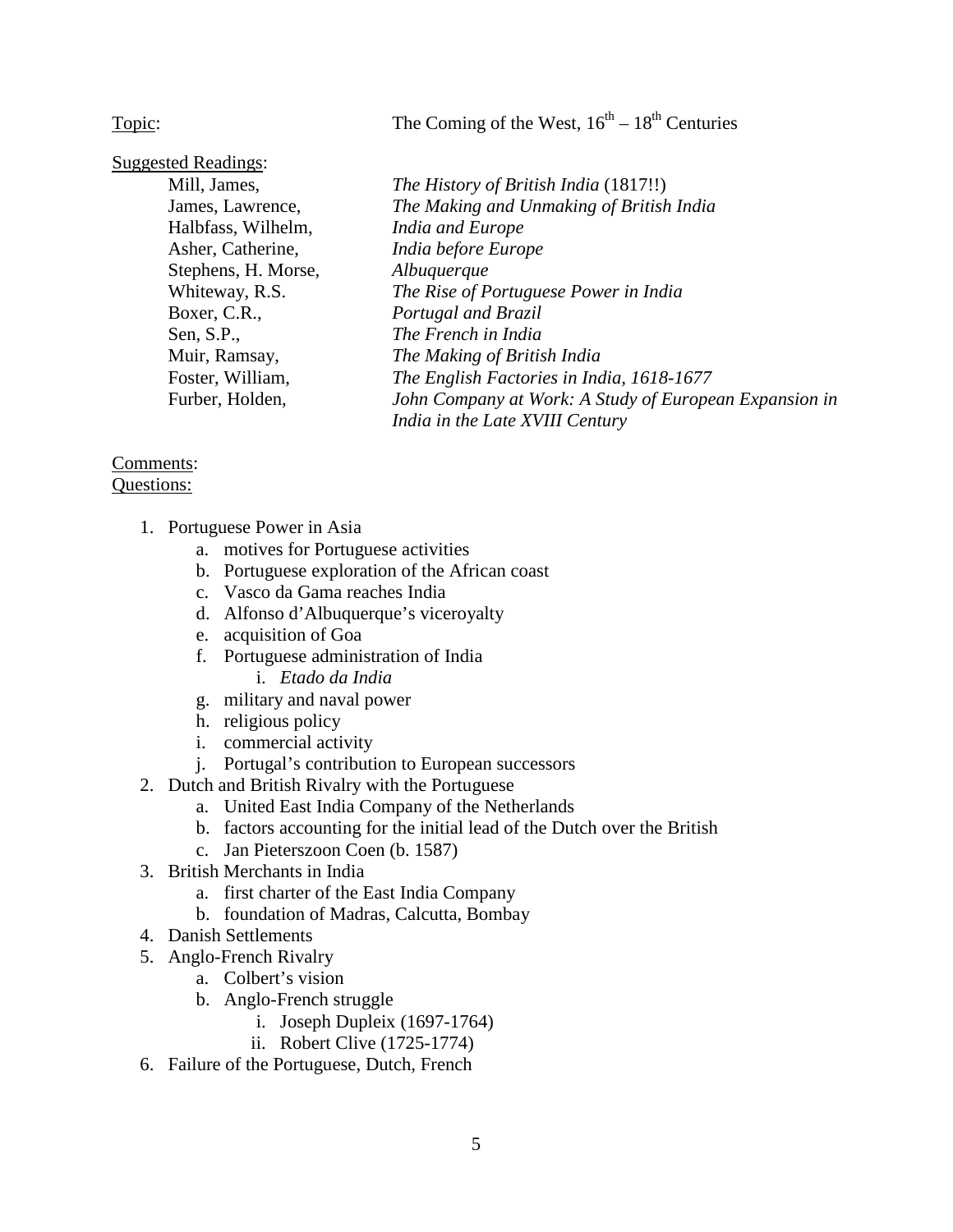Topic: The British Raj: The Indian Army

Suggested Readings:

| Buckley, Roger N.,  | I, Hanuman                                                 |
|---------------------|------------------------------------------------------------|
| Buckley, Roger N.,  | "Native Troops in Colonial Armies: A Research Note on an   |
|                     | Incident during the Bengal Army Mutiny of 1857-1858,"      |
|                     | <i>Itinerario</i> vol. 8 (1984), pp. 92-95.                |
| Barat, Amiya,       | The Bengal Native Infantry, 1796-1852                      |
| Omissi, David,      | The Sepoy and the Raj: The Indian Army, 1860-1940          |
| Heathcote, T.A.,    | The Military in British India, 1660-1947                   |
| Menezes, S.L.,      | Fidelity and Honour: The Indian Army from the $17th$       |
|                     | Century to the $21^{st}$ Century                           |
| Longer, V.          | <b>Red Coats to Olive Green</b>                            |
| Cadell, Patrick,    | History of the Bombay Army                                 |
| Mollo, Boris,       | The Indian Army                                            |
| Mason, Philip,      | A Matter of Honour: An Account of the Indian Army, Its     |
|                     | Officers and Men                                           |
| Ram, Sita,          | From Sepoy to Subedar: Being the Life and Adventures of    |
|                     | Subedar Sita Ram, a Native Officer of the Bengal Army, ed. |
|                     | James Lunt, 1873.                                          |
| Gordon, Leonard A., | Brothers Against the Raj: A Biography of Indian            |
|                     | Nationalists Sarat & Subhas Chandra Bose                   |
| Scott, Paul,        | The Raj Quartet (see A Division of the Spoils)             |

- 1. Background
	- a. the dates
	- b. Explaining British domination of India how was it possible?
		- i. nationalism?
		- ii. Indian Princely States and their armies (see maps)
			- 1. "two Indias"
			- 2. "paramountcy" of the King-Emperor
			- 3. 1947: the problem of independence
				- a. Act of Accession 1947
				- b. distribution
				- c. Kashmir
				- d. 1973 Indira Gandhi
	- c. Mughal and Portuguese legacies to the British
	- d. Consolidation of the British Raj
		- i. Territorial expansion see maps
		- ii. Britain's imperial motivations
- 2. The Indian Army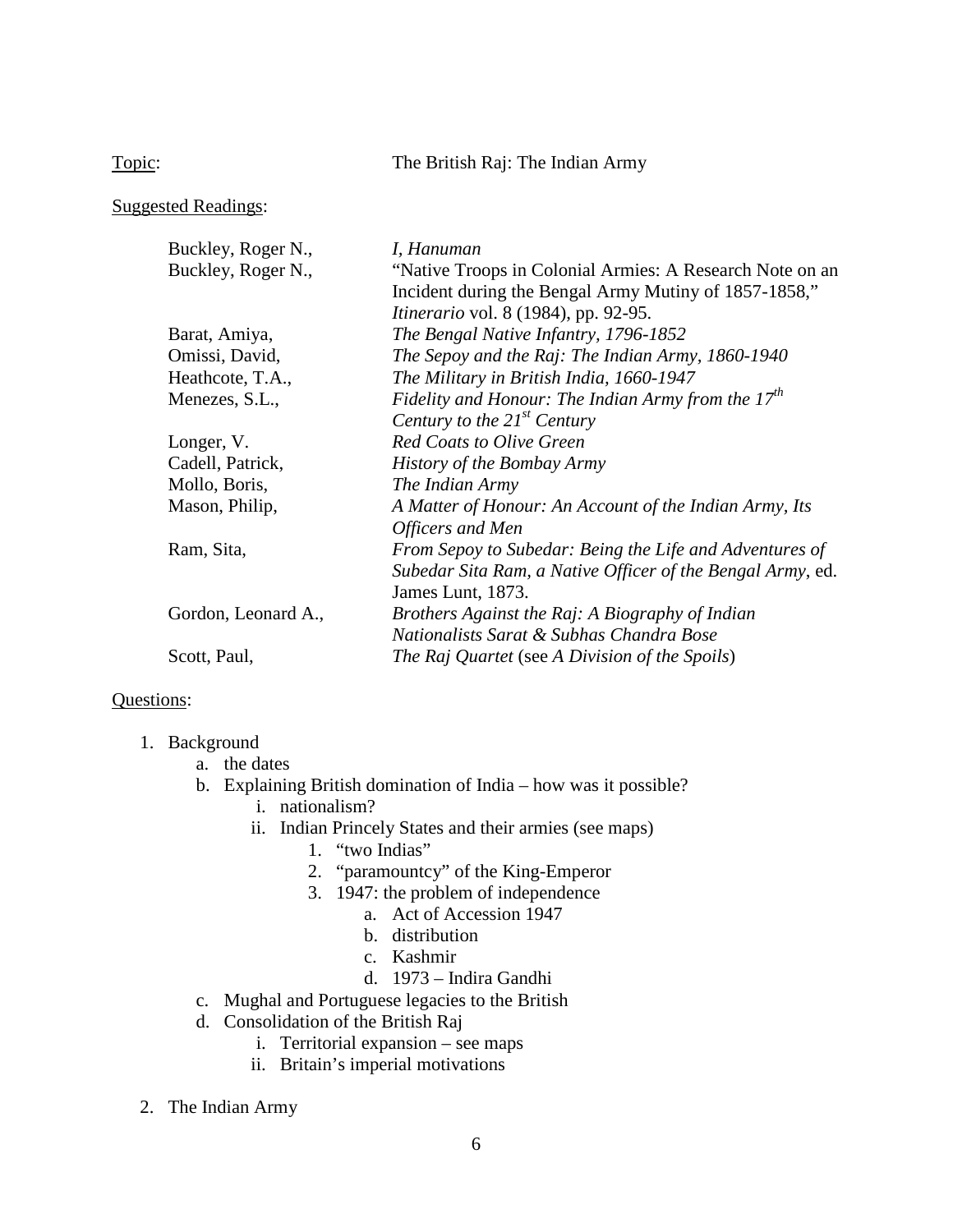- a. Honorable East India Company Army to 1857/1858
	- i. structure three Presidential Armies
	- ii. area administered
	- iii. composition
		- 1. concessions to culture / *kala pani*
	- iv. cantonment system
	- v. finances
	- vi. discipline blown from guns
	- vii. strength
- b. Sepoy Mutiny 1857-1858
	- i. Dalhousie Reforms
	- ii. annexation of Oudh
	- iii. Hindu Widow's Remarriage Act 1856
	- iv. General Service Enlistment Act 1856
	- v. greased cartridges
- c. Establishment of the Crown Raj
- d. Post 1858
	- i. martial races theory
		- 1. social Darwinism
		- 2. the Dutch Indonesian Army / the Amboinese
	- ii. "Punjabization"
	- iii. "class companies"
	- iv. strength
- 3. The Question of Loyalty
	- a. World War One
	- b. World War Two
		- i. British Army defeats in North Africa
		- ii. the Fall of Singapore 1942
		- iii. The Indian National Army (INA)
		- iv. Bose Brothers Sarat and Subhas Chandra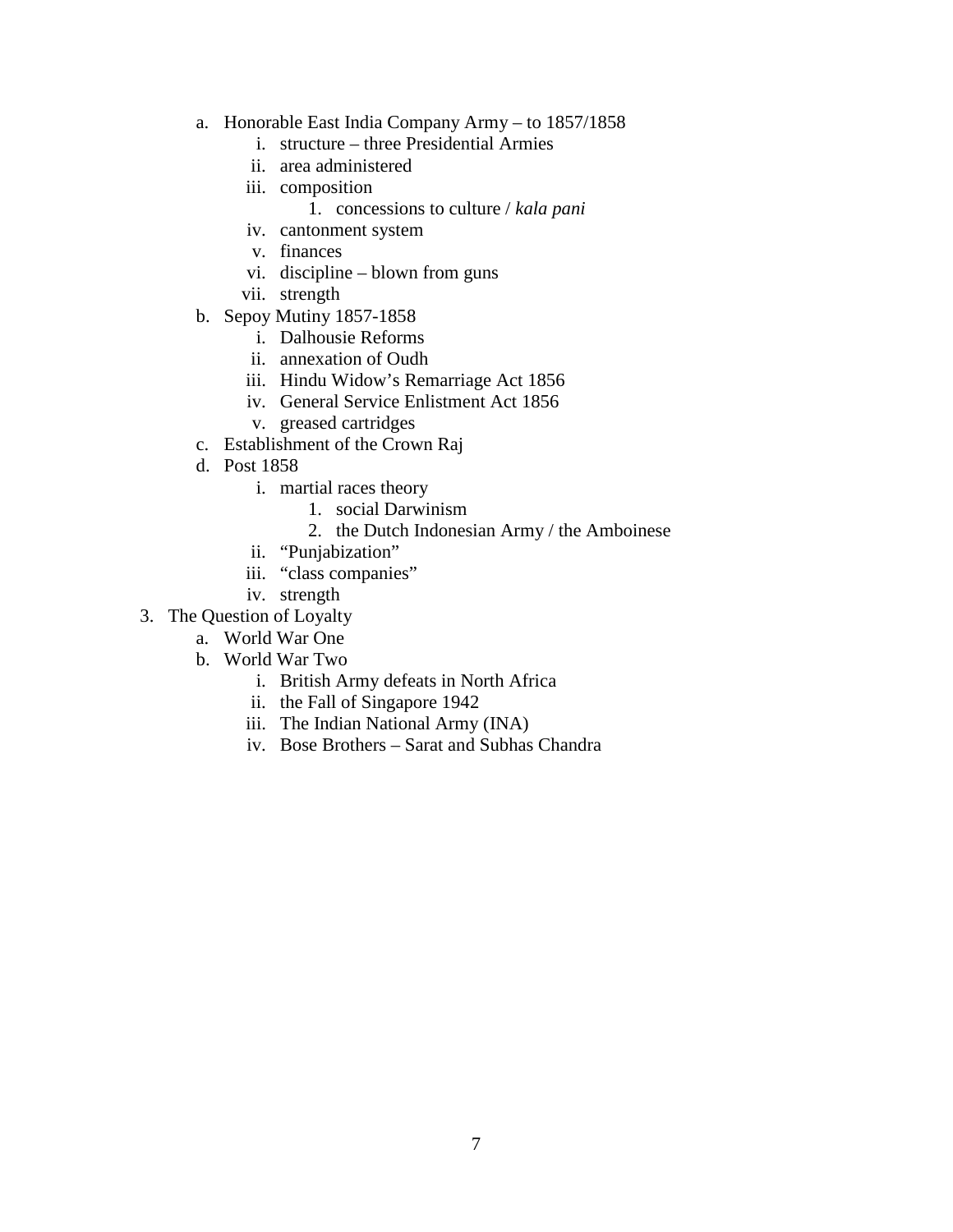### Topic: The Indian National Movement 1858-1930s

| <b>Suggested Readings:</b> |                                                      |
|----------------------------|------------------------------------------------------|
| Sen, Amiya,                | Rammohun Roy                                         |
| Wolpert, Stanley,          | Tilak and Gokhale                                    |
| Tahmankar, D.V.,           | Lokamany Tilak: The Father of Indian Unrest and the  |
|                            | Maker of Modern India                                |
| Metcalf, Thomas R.,        | The Aftermath of Revolt: India, 1857-1858            |
| Gopal, Sarvepalli,         | British Policy in India, 1858-1905                   |
| Gadgil, D.R.,              | The Industrial Evolution of India in Recent Times    |
| Buchanan, Daniel H.,       | The Development of Capitalistic Enterprises in India |
| Wedderburn, William,       | Allan Octavian Hume: Father of the Indian National   |
|                            | Congress                                             |

#### Comments:

- 1. Legacy of the "Mutiny" 1858-1885
	- a. political
	- b. annexation policy reversed
	- c. military reform
	- d. economic
	- e. psychological
- 2. Cooperation and Loyalty 1885-1920
	- a. Indian Nationalism: Roots
		- i. Ram Mohun Roy
		- ii. Indian renaissance: religious and secular
		- iii. reactionary/revolutionary response to British rule
		- iv. characteristics
			- 1. Hindu extremism
	- b. Indian National Congress 1885
	- c. First Partition of Bengal 1905
- 3. Bal Gangadhar Tilak (1856-1902) and Gopal Krishna Gokhale (1866-1915)
- 4. World War One President Wilson's Fourteen Points
- 5. Amritsar Massacre 1919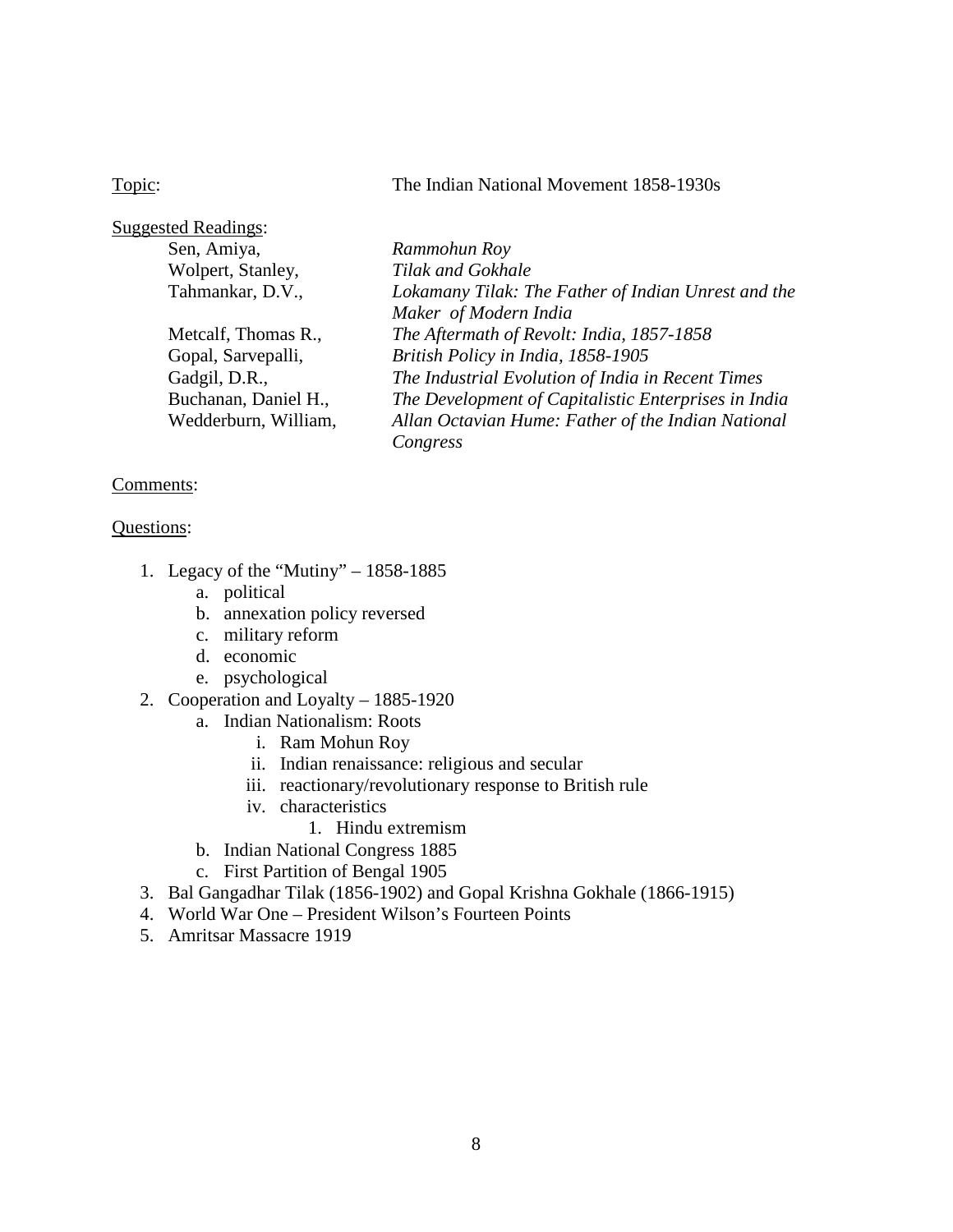Topic: The Pakistan Movement

| <b>Suggested Readings:</b>  |                                                       |
|-----------------------------|-------------------------------------------------------|
| Khan, Syed Ahmad,           | Asar-al-Sanadid                                       |
| Shan, Muhammed,             | Sir Syed Ahmad Knan: A Political Biography            |
| Hali, Altaf Hussain,        | Complaint and Answer (trans. K. Singh)                |
|                             | Pakistan Answer (ed. K. Singh)                        |
| Hodson, H.V.,               | The Great Divide: Britain-India- Pakistan             |
| Jalal, Aysha,               | The Sole Spokesman: Jinnah, the Muslim League and the |
|                             | Demand for Pakistan                                   |
| Philips, C.H., ed.,         | The Evolution of India and Pakistan: Select Documents |
| Gopal, Ram,                 | Indian Muslims: a Political History (1858-1947)       |
| $1 \quad 1 \quad 1 \quad 1$ |                                                       |

- 1. Background: invasion, mass conversions, conflict 2. Muslim independent political consciousness
	- a. Sir Syed Ahmad Khan (1817-1898)
		- i. Aligarh Movement
		- ii. two nation theory
		- b. Altaf Hussain Hali (1837-1914)
			- i. poem: "The Flow and Ebb of Islam"
		- c. Mohammad Iqbal (1877-1938)
			- i. "Anthem of the Muslim Community"
			- ii. cultural nationalism vs. political nationalism
			- iii. two nation theory / Islamic universalism
		- d. Bengali Muslim associations
- 3. Muslim League 1906
	- a. formation
	- b. increased power
	- c. goal: Pakistan
- 4. 1933(?) "Pakistan" coined
	- P: Punjab
	- A: Afghans (Pathans)
	- K: Kashmir
	- S: Sind
	- STAN: Persian suffix meaning country
- 5. Mohammad Ali Jinnah (1876-1948)
	- a. character
	- b. on partition
- 6. Partition 1947 "The most complex divorce in history"
	- a. assets settlement
		- i. territory
		- ii. public employees
		- iii. army
	- b. holocaust
	- c. kidnapped women
	- d. involuntary population exchange
- 7. Freedom at Midnight 14/15 August 1947